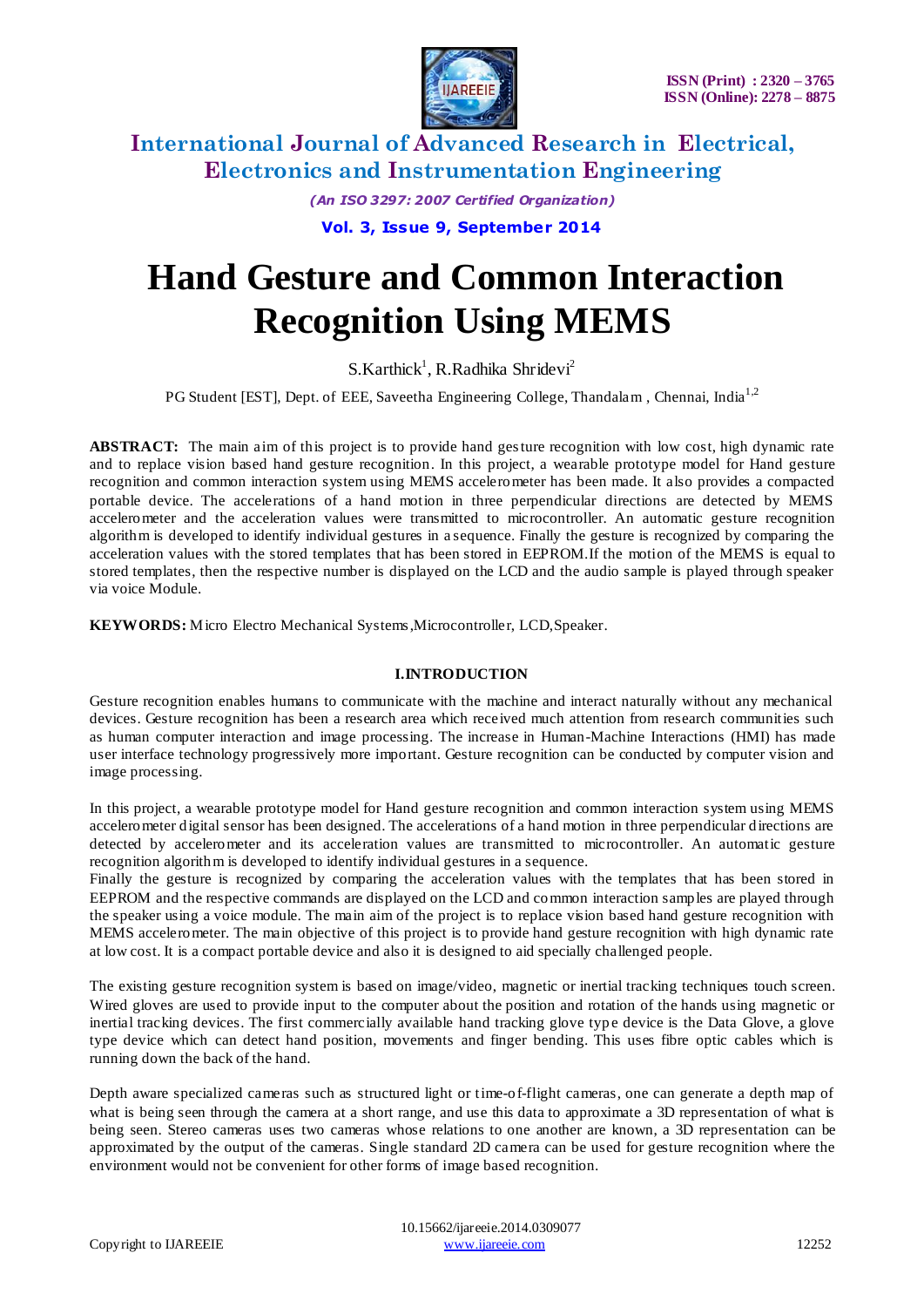

*(An ISO 3297: 2007 Certified Organization)*

### **Vol. 3, Issue 9, September 2014**

In touch screen, the gesture should be written on the screen and it will be compared with the templates and desired output is shown in screen. It is mostly applicable in 2D gaming.

In wired gloves hand gestures techniques, light pulses are created. When the fingering motion is bend, light leaks through small cracks and the bending loss is registered, hence it is not high accurate and also cost is high.In image/video based hand gestures techniques, there are many challenges associated with the accuracy and usefulness of gesture recognition software. For image based gesture recognition there are limitations on the equipment used, slower dynamic response an[d image noise.](http://en.wikipedia.org/wiki/Image_noise) Images or video may not be under consistent lighting or in the same location. Items in the background or distinct features of the users may make recognition more difficult. Furthermore, the distance from the camera and the camera's resolution and quality, also cause variations in recognition accuracy and also it requires high cost to implement. The cost of the touch screen is high and also it cannot be used to identify 3D gestures.

To overcome the limitations such as unexpected ambient optical noise, slower dynamic response, and relatively large data collections/processing of vision based method and to strike a balance between accuracy of collected data and cost of devices, an Inertial Measurement Unit is utilized in this project to detect the accelerations of hand motions in three dimensions.

The proposed recognition system is implemented based on MEMS acceleration digital sensor. Since heavy computation burden will be brought if gyroscopes are used for inertial measurement and hence the project is based on MEMS accelerometers only and gyroscopes are not implemented for motion sensing.

#### **II. S YSTEM MODEL AND ASSUMPTION**

The PIC16F877A is one of the latest products from Microchip. For its low price, wide range of application, high quality and easy availability, it is an ideal solution in applications such as: the co ntrol of different processes in industry, machine control devices, measurement of different values etc.

Some of its main features are

- PIC16F877A series normally has five input/output ports. They are used for the input/output interfacing with other devices/circuits.
- Most of these port pins are multiplexed for handling alternate function for peripheral features on the devices.
- All ports in a PIC chip are bi-directional.
- It has an operating frequency of (0-20) MHz.
- Software selectable frequency range of 8MHz to 31 KHz.
- It requires 2.0-5.5 voltage of power supply.

The LIS302DL is an ultra compact low-power three axes linear MEMS accele rometer sensor. It includes a sensing element and an IC interface able to provide the measured acceleration to the external world through  $I^2C/SPI$  serial interface. The sensing element, capable of detecting the acceleration, is manufactured using a dedicated process developed by ST to produce inertial sensors and actuators in silicon. The IC interface is manufactured using a CMOS process that allows to design a dedicated circuit which is trimmed to better match the sensing element characteristics. The LIS302DL has dynamically user selectable full scales of  $\pm 2g/\pm 8g$  and it is capable of measuring accelerations with an output data rate of 100Hz or 400Hz. A self-test capability allows the user to check the functioning of the sensor in the final application. The device may be configured to generate inertial wake-up or free-fall interrupt signals when a programmable acceleration threshold is crossed at least in one of the three axes. Thresholds and timing of interrupt generators are programmable by the end user on the fly. The LIS302DL is available in plastic Thin Land Grid Array package (TLGA) and it is guaranteed to operate over an extended temperature range from -40°C to +85°C.

WTV-SR recording IC is one of the members of recording serial products created by Guangzhou waytronic. This module can be record as well as fixed voice playback, recording content uploaded and a variety of control modes can be chose. With the master chip and plug-in SPI-FLASH, it has a great advantage in the duration of recording and cost performance. Flexible supply (can either supply module, or supply solution), is an effective recording solution.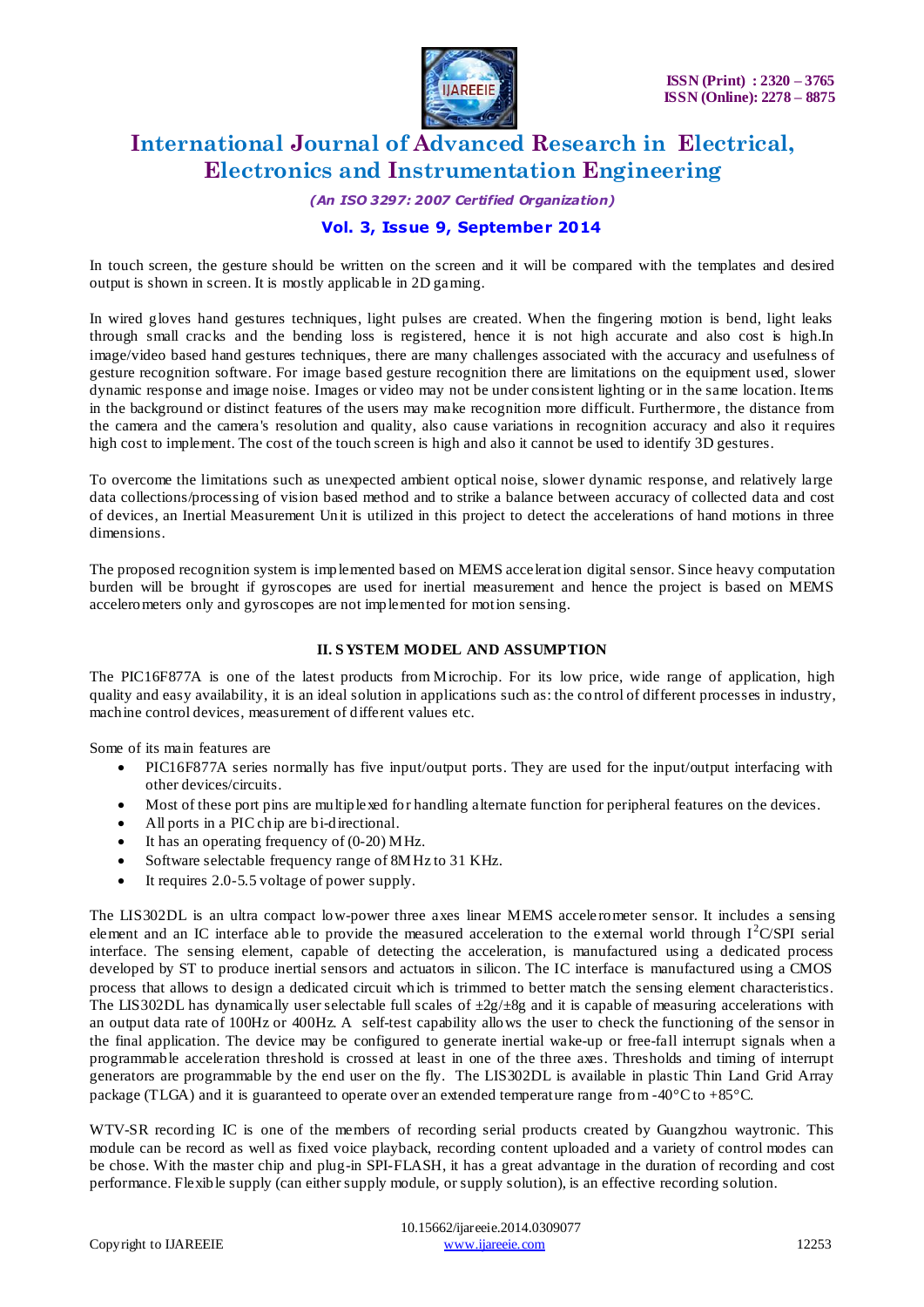

*(An ISO 3297: 2007 Certified Organization)*

### **Vol. 3, Issue 9, September 2014**

Some of the main features of WTV-SR Voice Module are:

- 7 kinds of operating modes: MP3 mode, one to one key mode, parallel mode, one record one play key mode, Audio-book mode, two -wire serial mode and three-wire serial mode.
- Support MIC and LINE-IN recording;
- Support plug-in 64M bit SPI-FLASH, recording time up to 1600 seconds
- Support upload and download voice via USB.
- Support playback the high-quality voice which downloaded from computer.

A Liquid Crystal Display (LCD) is a [flat panel display,](http://en.wikipedia.org/wiki/Flat_panel_display) [electronic visual display](http://en.wikipedia.org/wiki/Electronic_visual_display) or [video display](http://en.wikipedia.org/wiki/Video_display) that uses the light modulating properties of [liquid crystals.](http://en.wikipedia.org/wiki/Liquid_Crystals) Liquid crystals do not emit light directly. LCDs are available to display arbitrary images (as in a general purpose computer display) or fixed images which can be displayed or hidden, such as preset words, digits and [seven segment](http://en.wikipedia.org/wiki/7-segment) displays as in a [digital clock.](http://en.wikipedia.org/wiki/Digital_clock) They use the same basic technology, except that arbitrary images are made up of a large number of small [pixels,](http://en.wikipedia.org/wiki/Pixel) while other displays have larger elements They are common in consumer devices such as [clocks,](http://en.wikipedia.org/wiki/Clock) [watches,](http://en.wikipedia.org/wiki/Watch) [calculators,](http://en.wikipedia.org/wiki/Calculator) [telephones](http://en.wikipedia.org/wiki/Telephone) and have replaced [cathode](http://en.wikipedia.org/wiki/Cathode_ray_tube) ray [tube](http://en.wikipedia.org/wiki/Cathode_ray_tube) (CRT) displays in most applications. They are available in a wider range of screen sizes than CRT and [plas ma](http://en.wikipedia.org/wiki/Plasma_display)  [displays](http://en.wikipedia.org/wiki/Plasma_display) and since they do not use phosphors, they do not suffer [image distortion.](http://en.wikipedia.org/wiki/Screen_burn-in) LCDs are however, susceptible to [image persistence.](http://en.wikipedia.org/wiki/Image_persistence)

COM-0915 is a small audio speaker that is ideal for radio and amplifier projects. It has a power rating of 0.5W with an impedance of 8 ohm. It has a dimension of 50mm diameter, 16mm height and 28mm base diameter. Dynamic loudspeaker uses a lightweight [diaphragm](http://en.wikipedia.org/wiki/Diaphragm_(acoustics)) or cone, connected to a rigid basket or frame via a flexible suspension, commonly called a spider, that constrains a [voice coil](http://en.wikipedia.org/wiki/Voice_coil) to move axially through a cylindrical magnetic gap. When an electrical signal is applied to the [voice coil,](http://en.wikipedia.org/wiki/Voice_coil) a [magnetic field](http://en.wikipedia.org/wiki/Magnetic_field) is created by the electric [current](http://en.wikipedia.org/wiki/Current_(electricity)) in the voice coil, making it a variable electromagnet. The coil and the driver's magnetic system interact, generating a mechanical force that causes the coil (and thus, the attached cone) to move back and forth, thereby reproducing sound under the control of the applied electrical signal coming from the [amplifier.](http://en.wikipedia.org/wiki/Audio_power_amplifier)

Enclosed Vibration motor (325-100) is designed without any external moving parts and also includes screw holes on the most case plate. This vibration motor is a uni vibration motor with diameter 24.4mm. It has operating voltage as 3V. This vibration motor is a 3 pole machine and has precious metal brushes and is wound to 3V nominal.

#### **III . DATA PROCESSING**

Sensing device produces the analog values corresponding to the acceleration of three axes. Later the analog signal is converted to digital signal by an on-chip ADC in MEMS. These Acceleration values for the seven gestures were placed in the lookup table in controller. Each incoming gestures values for all three axes be compared with every axis value in the table .The tolerance level for each axes is ±5.The data will be looked upon the table by sign sequence and template matching.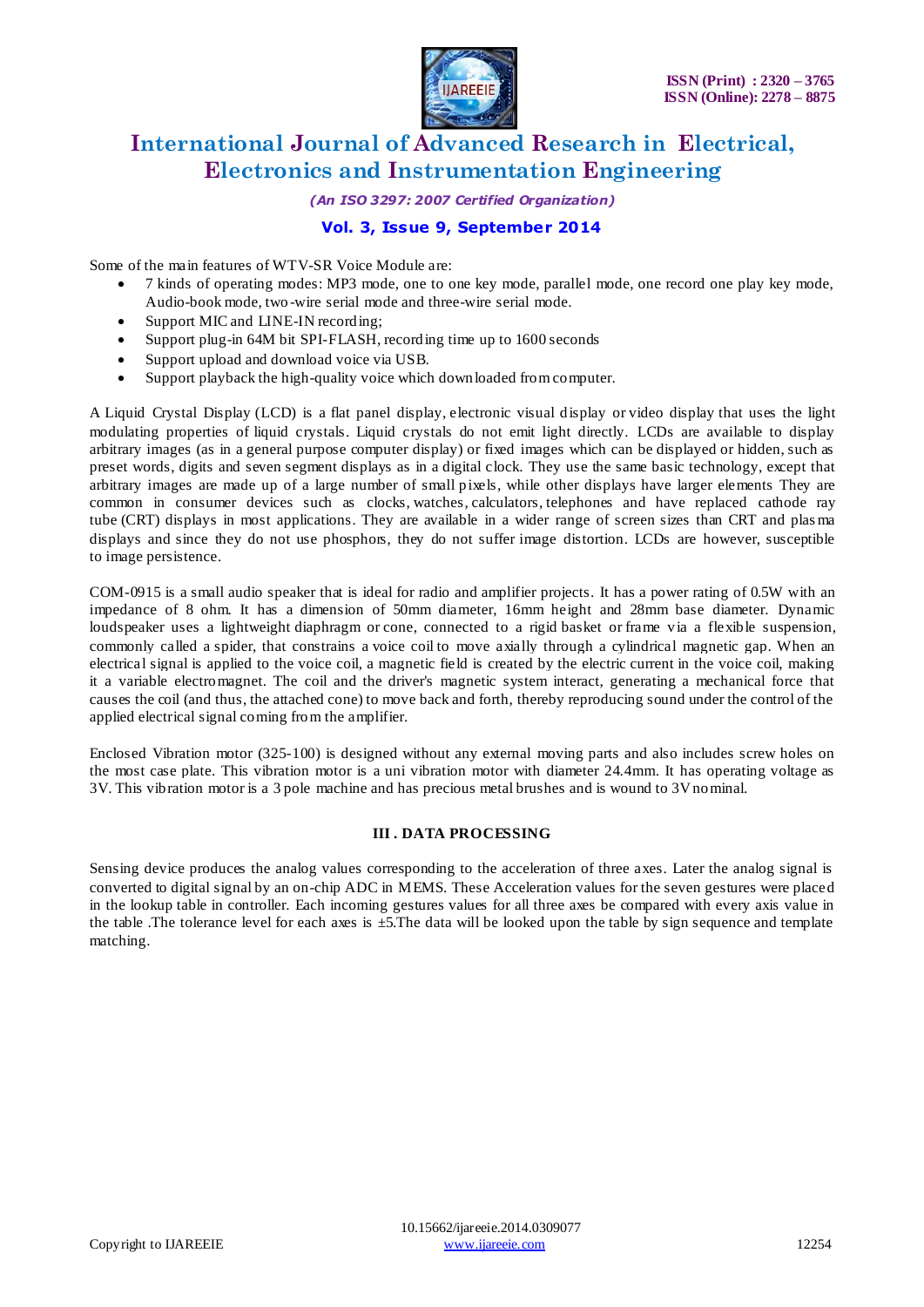

*(An ISO 3297: 2007 Certified Organization)*

**Vol. 3, Issue 9, September 2014**



Fig 1 Block diagram of hardware connection

Sometimes a "ghost" gesture may be detected, i.e., due to environmental vibrations or unintended hand motions, it would not happen in our system as we providing a control key ,so it will active only when we are using the device for hand gesture. The following flow chart will explain overall data processing system. Based on the movement, the gesture sequence from MEMS will be send to PIC-microcontroller through I²C bus. At the gesture segmentation, the data will be checked whether it is a single dimension or two dimensions.Then the gesture is normalized and later it will be aligned based on centre of mass. It will be compared with the stored standard pattern. If the recogn ition is true then the PIC-microcontroller will enable the output unit .If it is not true then it will go back to area sequence recognition and analysed again.

All the templates are stored and the programs are programmed in EEPROM memory. Using embedded C programming language, programs are coded into the PIC-microcontroller. At the stage of alignment by centre of mass, the MEMS motion is compared to the stored templates which have been stored in the memory. After the recognition of motion, the PIC-microcontroller will enable the output unit.

#### **IV.OUTPUT UNIT**

The output unit consists of three main devices LCD, speaker, vibrating motor. All the functions are controlled by microcontroller. After recognition of the motion, the respective output will be display ed in LCD, the respective sound sample will be played in speaker via voice module and the acknowledgement will be given after each number gesture through a vibrating motor.

Liquid Crystal Display is used to display the output. As LCD's doesn't have an  $I^2C$  bus interface, we are providing an I/O expander .Thus it easily adds I/O via  $I^2C$  or SPI-bus for input/output, key scan or to control LCDs and also provides Combats "Feature Creep" by expanding I/O ports instead of requirement for new µC. So we can easily use for future work .It is connected at the I/O port of pic-micro controller. We are using 20×4 LCD to provide 20 characters per line, so it is capable of providing 80 characters.

Speaker is used to play the audio sample. As speaker doesn't have storage capacity we are providing a voice module in between the controller and speaker. The voice module offers true single chip voice recording, non -volatile storage and playback capability for 16 minutes, it is connected at port D of the PIC-micro controller and the audio sample can be loaded to the voice module. Thus the audio sample can be played in speaker.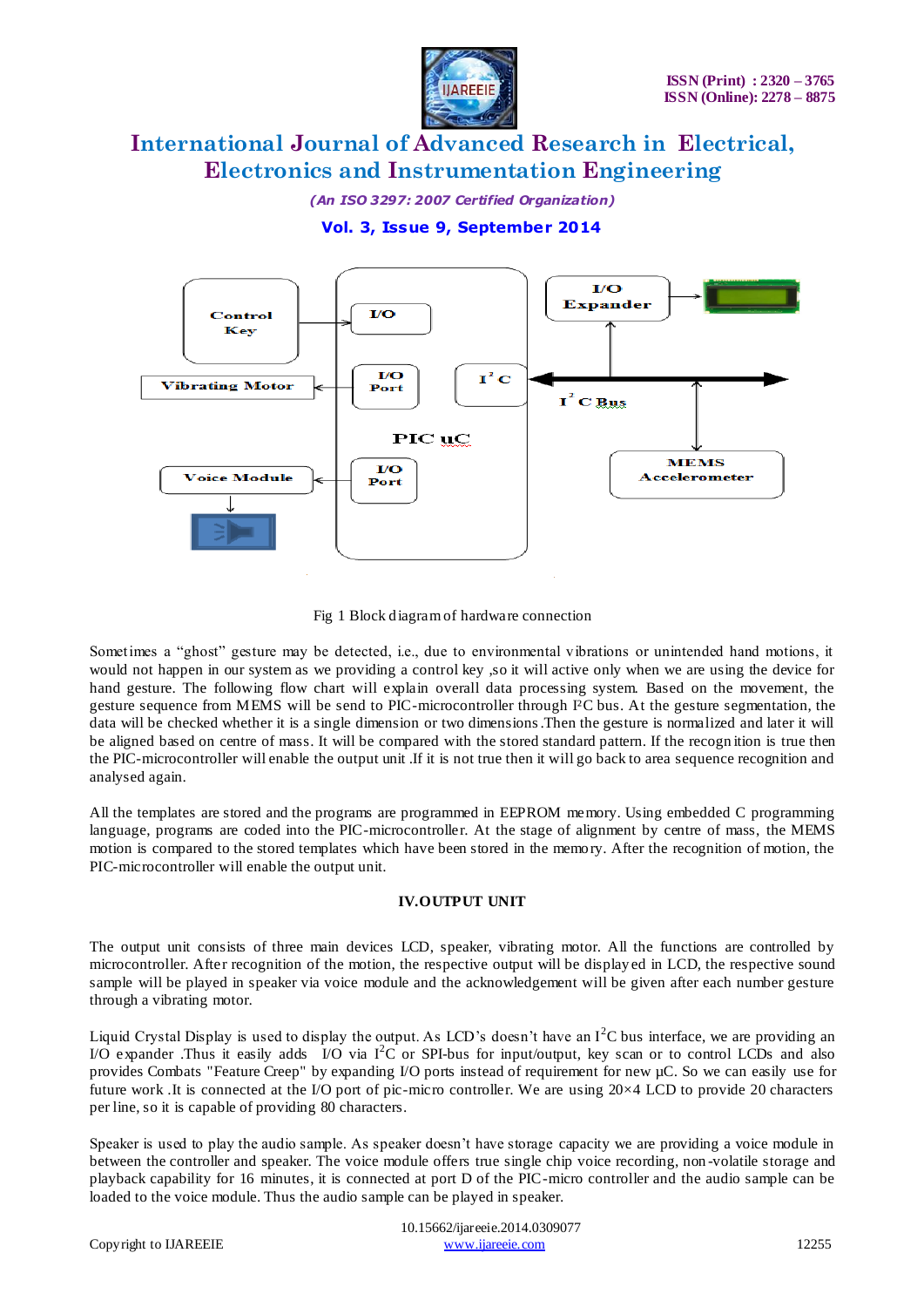

*(An ISO 3297: 2007 Certified Organization)*

### **Vol. 3, Issue 9, September 2014**

Vibrating motor has been used to provide acknowledgement after the completion of each gesture. It is connected at the one of the I/O port of PIC-micro controller. Enclosed Vibration Motor (325-100) has been enabled by PIC-microcontroller after each gesture. This component is added for specially challenged peoples and it can be modified based on the requirement.

#### **V. S IMULATION AND RES ULT**

MPLAB IDE v8 is a 32-bit application on [Microsoft Windows](http://en.wikipedia.org/wiki/Microsoft_Windows) and includes several free software components for [application development,](http://en.wikipedia.org/wiki/Application_software_development) [hardware emulation](http://en.wikipedia.org/wiki/Hardware_emulation) and [debugging.](http://en.wikipedia.org/wiki/Debugging) Hi-tech C compiler V9.5 is used for programming 16F877A PIC microcontroller. The HI-TECH C Compiler for PIC10/12/16 MCUs is a free-standing, optimizing ANSI C compiler. It supports all PIC10, PIC12 and PIC16 series devices.

The hardware consists of MEMS, speaker, LCD, vibrating motor, Voice board, PIC-microcontroller. Using step down transformer, input 220V is stepped down to 12V and the rectifier is used to convert input AC signal to DC signal. Constant voltage is provided to microcontroller by using regulator. Voice Board consist of voice module. Control Key is pressed and hold to initiate the operation. Now the MEMS is moved in certain numerical action and the respective axes values are given to PIC-Microcontroller. Then the microcontroller will compare the motion with the stored patterns and it will enable the LCD to display the corresponding number and the audio sample is played through speaker. After recognizing each gesture, acknowledgement is provided by the vibrating motor. The hardware output has been shown in Fig



Fig 2 Simulated Output in Display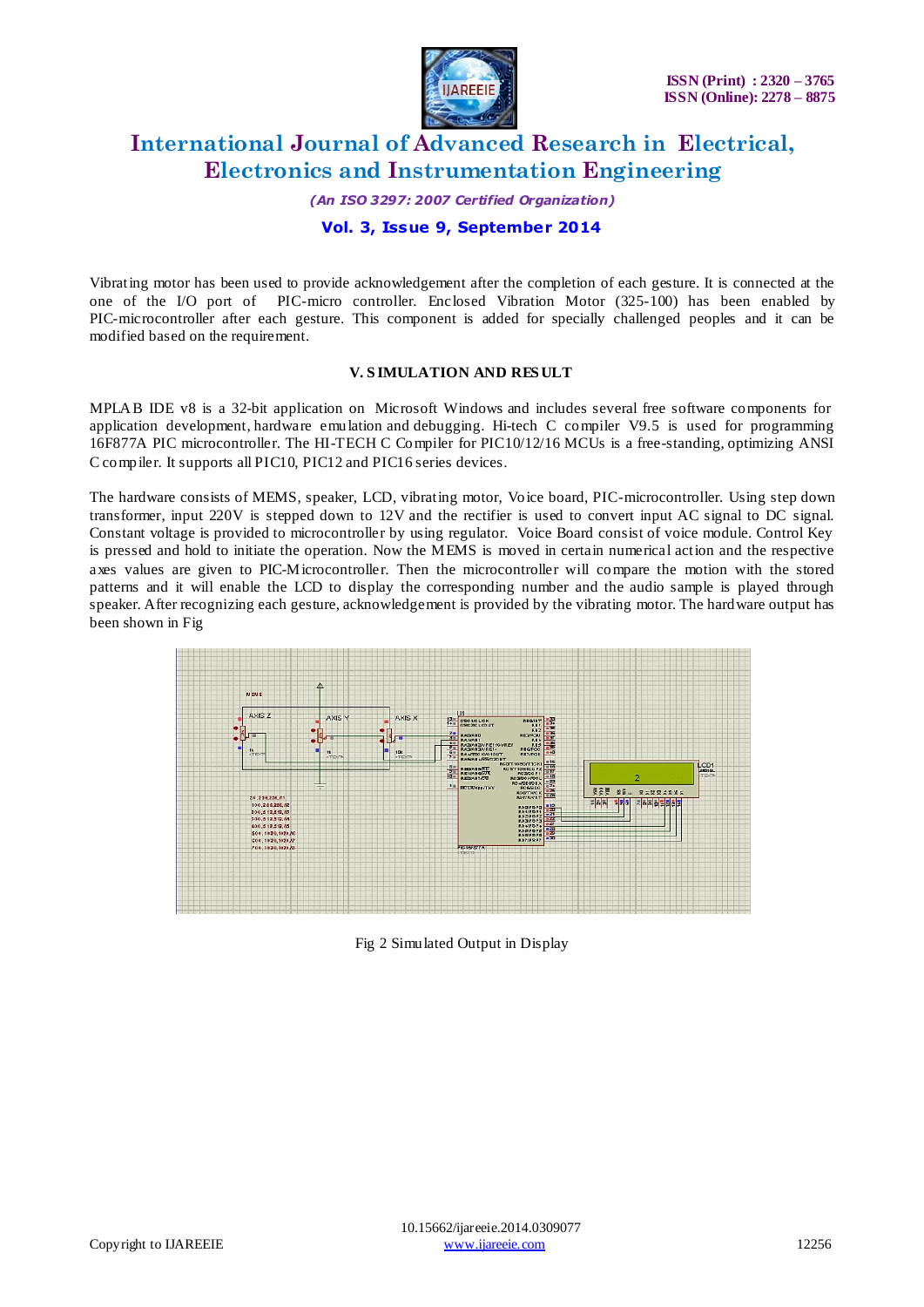

*(An ISO 3297: 2007 Certified Organization)* **Vol. 3, Issue 9, September 2014**



#### Fig 3 Hardware Output

#### **VI. CONCLUS ION**

This project represents the hand gesture recognition and common interaction through the use of MEMS accelerometers. It provides accuracy to this system. The system consists of LIS302DL MEMS Sensor for sensing the hand gesture, a microcontroller and display unit with speaker. The incoming acceleration value for each gesture will be compared with values in the stored templates. Since the standard gesture patterns are generated by motion analysis and are simple features represented by only acceleration values, big data base and complex recognition systems were not required and no needs to collect as many gestures made by different people as possible to improve the recognition accuracy. Advantage of this approach is low cost, does not require any physical device like touch screen, wired -gloves, Very high recognition rates, High dynamic rate and Potential of mobility. In this project, a simple MEMS accelerometer is used which is very easy to wear and it don't need any special training which makes it as user friendly and can be used by all. The main aim and objective of the project is to replace vision based hand gesture recognition and to provide hand gesture recognition with low cost with high dynamic rate .It also provide a compact and portable device to aid specially challenged people.

In future, the gesture recognition system can be used to identify alphabets with more advanced algorithm than proposed and existing one have to be developed and use the same to detect gestures made by the people for automation. It can be applicable in military and traffic light signaling. All the high tech mobiles have an on chip three axes accelerometer and hence the project can be implemented in mobiles also.

#### **REFERENCES**

- [1] Alon Fishbach, and Ferdinando A. Mussa-Ivaldi, "Learning Algorithms for Human–Machine Interfaces", May 2009.
- [2] Anker-Zemer, "Dynamic analysis of MEMS devices with moving parts C. M. Bishop, "Pattern Recognition and Machine Learning", 1st New York: Springer, October 2006.